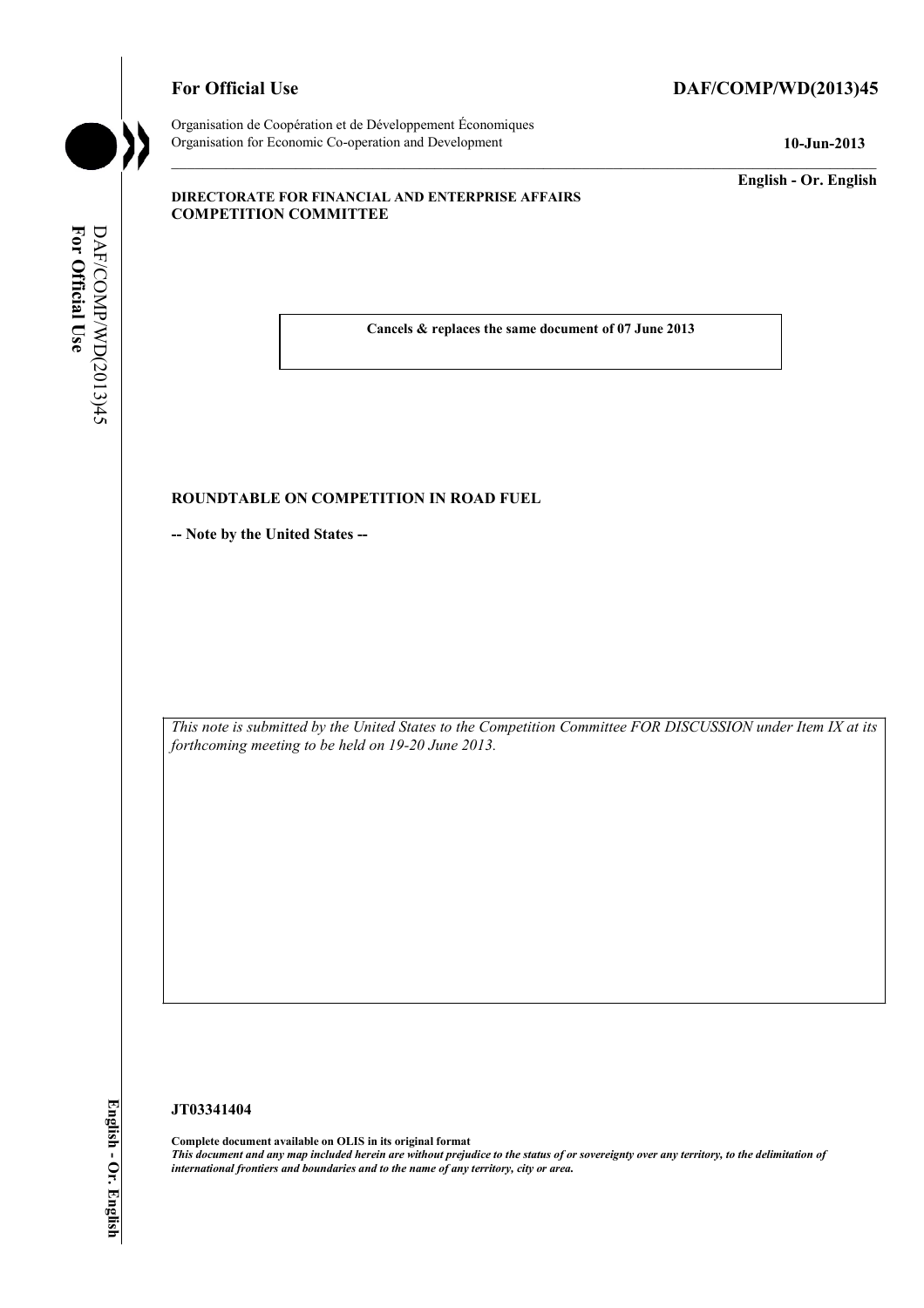#### **ROUNDTABLE ON COMPETITION IN ROAD FUEL**

#### **-- Note by the United States --**

1. This paper responds to the Competition Committee Chair's letter of April 3, 2013, inviting submissions for the Competition Committee's upcoming roundtable on competition in road fuel. The U.S. Federal Trade Commission ("Commission" or "FTC") and the Antitrust Division of the U.S. Department of Justice ("DOJ") (collectively, "the Agencies") are pleased to provide our perspective on competition issues in petroleum markets, derived in part from the Agencies' antitrust enforcement work in the petroleum sector, and to supply references to a number of studies and reports the Agencies have conducted that help explain competitive conditions in several of those markets.

2. Due to the importance of gasoline and other refined petroleum products in consumers' budgets and the economy as a whole, the prices of these products are of acute interest to the public and to policymakers. Over the years, the Agencies have used a variety of tools to promote competition in downstream petroleum markets, including conducting extensive research and preparing studies, investigating and prosecuting suspected antitrust violations, and engaging in advocacy before federal, state, and local policymakers.<sup>1</sup>

#### **1. Reports and Research**

 business conduct in this sector. In some instances, the Commission studies issues of interest to 3. Since its inception, the FTC has studied competitive conditions in the petroleum sector, $\frac{2}{3}$  issuing dozens of reports that serve two basic goals: to inform public policy concerning competition in the petroleum industry, and to make more transparent how the Commission analyzes mergers and other policymakers in response to specific or recurring requests. For example, the FTC reports to the U.S. Congress twice a year on its activities in the oil and natural gas industries, and annually on levels of concentration in the fuel ethanol industry.<sup>3</sup> The FTC also performs studies on its own initiative, building

 $\mathbf{1}$ 1 The Commission's work in petroleum and natural gas markets is compiled on its website at www.ftc.gov/ftc/oilgas/index.html.

 $\overline{c}$  Congress enacted the Federal Trade Commission Act in 1914. For example, in the first 10 years of its 2 The significance of the petroleum industry has been reflected in the FTC's competition policy work since operations, the Commission reported several times on public policy issues in this sector. *See, e.g.,* Federal Trade Commission, Advance in the Price of Petroleum Products: Report in Response to House Resolution No. 501 (June 1, 1920); Federal Trade Commission, Report on the Pacific Coast Petroleum Industry, Parts I and II (Apr. 7, 1921, and Nov. 28, 1921); Federal Trade Commission, Report on Foreign Ownership in the Petroleum Industry (Feb. 12, 1923).

<sup>&</sup>lt;sup>3</sup> Federal Trade Commission, Report of the Federal Trade Commission on Activities in the Oil and Natural Gas Industries (Dec. 2012) (semi-annual report to Congressional appropriations committees summarizing FTC's recent activities in oil and natural gas in the enforcement of antitrust laws and the FTC's market manipulation rule, competition advocacy, consumer alerts, Congressionally mandated reports, and the agency's Gasoline and Diesel Price Monitoring Program) *available at* agency's Gasoline and Diesel Price Monitoring Program), *available at*  www.ftc.gov/os/2012/12/1212energyreport.pdf*.* In November 2012, the FTC released its eighth annual Report on Ethanol Market Concentration, *available at* www.ftc.gov/reports/ethanol/2012ethanolreport.pdf.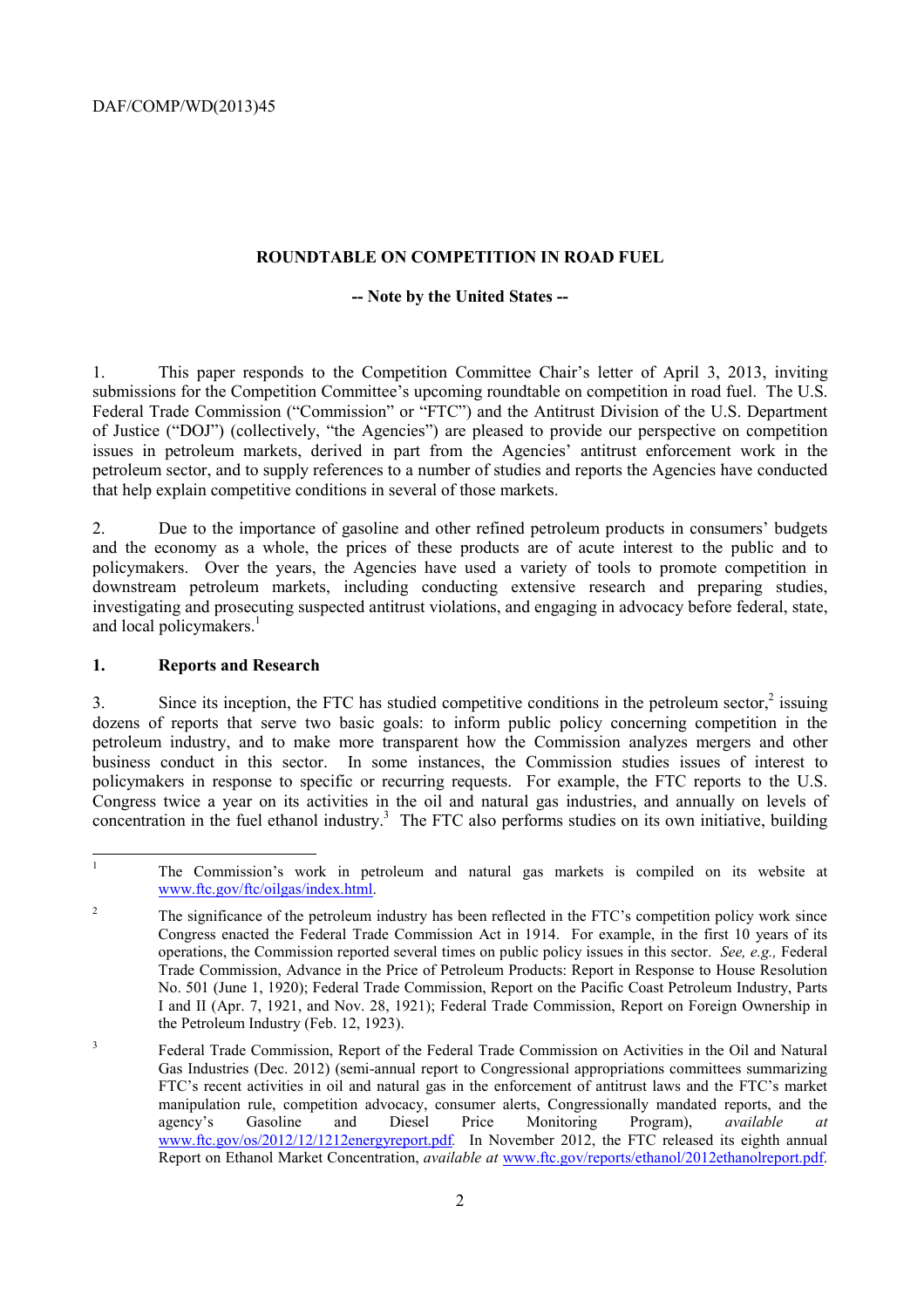on experience the agency has gained in enforcement matters,<sup>4</sup> through original research, and from public conferences and workshops.

4. Through careful research, industry monitoring, and investigations, the Commission seeks to understand current petroleum industry developments and to identify obstacles to competition, whether arising from private behavior or from public policies. The petroleum industry's performance is shaped by the interaction of extraordinarily complex, rapidly changing commercial arrangements and an elaborate set of public regulatory commands. A well-informed understanding of these factors is essential if antitrust enforcement actions are to benefit consumers.

#### *1.1 Understanding Factors Driving Road Fuel Pricing*

conditions that affect gasoline pricing, including studies of general trends in pricing<sup>5</sup> as well as market 5. Because consumers, businesses, and governments have difficulty reducing fuel usage in the short term, U.S. policymakers have long attempted to understand what factors drive fuel price fluctuations, especially for gasoline. The FTC has published several important reports on demand and supply reactions to unique disruptions such as hurricanes.<sup>6</sup>

crude oil prices continue to be the main driver of gasoline prices in the United States.<sup>7</sup> They noted that recent research suggests that the Organization of the Petroleum Exporting Countries ("OPEC") has some ability to influence crude oil prices through its decisions to limit output and assign production quotas.<sup>8</sup> 6. In their most recent report on gasoline pricing, economists at the FTC concluded in 2011 that

Other Commission reports on competition in petroleum markets can be found at www.ftc.gov/ftc/oilgas/competn\_reports.htm.

<sup>4</sup>*See*, *e.g.*, Federal Trade Commission, The Petroleum Industry: Mergers, Structural Change, and Antitrust Enforcement (2004), *available at* www.ftc.gov/os/2004/08/040813mergersinpetrolberpt.pdf.

- <sup>5</sup>*See* Federal Trade Commission, Bureau of Economics, Gasoline Price Changes and the Petroleum Industry: An Update (2011) (hereinafter 2011 Gasoline Price Report)*, available at*  www.ftc.gov/os/2011/09/110901gasolinepricereport.pdf; Federal Trade Commission, Gasoline Price Changes: The Dynamic of Supply, Demand, and Competition 7 (2005), *available at*  www.ftc.gov/reports/gasprices05/050705gaspricesrpt.pdf.
- <sup>6</sup> Federal Trade Commission, Report on Spring/Summer 2006 Nationwide Gasoline Price Increases 3, *available at* www.ftc.gov/reports/gasprices06/P040101Gas06increase.pdf; *see* also Federal Trade Commission, Investigation of Gasoline Price Manipulation and Post-Katrina Gasoline Prices Increases*, available at* www.ftc.gov/ftc/oilgas/competn\_reports.htm.
- 7 2011 Gasoline Price Report, *supra* note 5, at 5.

1

 unsuccessful. For example, a labor union sued OPEC for violating Section 1 of the Sherman Act by fixing 1361. More recently, in *Spectrum Stores, Inc. v. Citgo, Petroleum Corp.*, 632 F.3d 938 (5<sup>th</sup> Cir. 2011), <sup>8</sup> *Id.* at 14. Private parties have attempted to bring price-fixing cases against OPEC, but have been the price of oil. *International Association of Machinists (IAM) v. OPEC*, 477 F. Supp. 553 (C.D. Cal. 1979), *aff'd,* 649 F.2d 1354 (9th Cir. 1981), *cert. denied,* 454 U.S. 1163 (1982). In *IAM*, both a federal District Court and the Court of Appeals for Ninth Circuit declined to apply the antitrust laws against OPEC, but for different reasons. The District Court held that OPEC was protected by sovereign immunity, as codified in the Foreign Sovereign Immunities Act of 1976. 28 U.S.C. secs. 1602 et seq. The Court of Appeals instead relied on the act of state doctrine, which "declares that a United States Court will not adjudicate a politically sensitive dispute which would require the court to judge the legality of the sovereign act of a foreign state." *IAM*, 649 F.2d at 1358. The Court of Appeals also noted that sovereign nations have the right to choose the means of allocating and profiting from their natural resources. *Id*, at *cert. denied*, 132 S. Ct. 366 (2011) and *cert. denied*, 132 S. Ct. 367 (2011), the Fifth Circuit Court of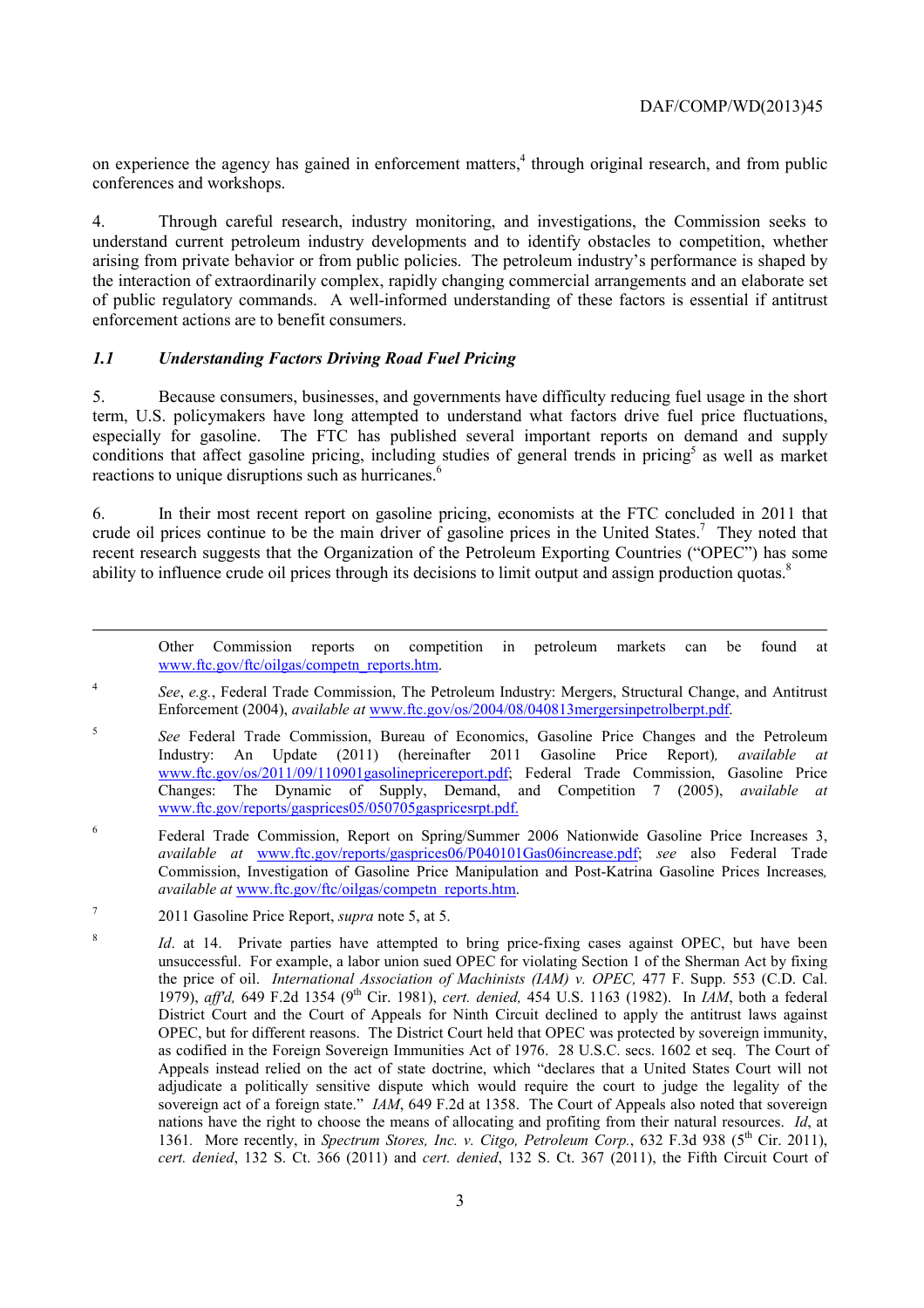## DAF/COMP/WD(2013)45

7. Other factors have played a significant role in gasoline price changes since 2005, such as the temporary loss of refinery capacity and disruptions of major pipelines due to Hurricanes Rita and Katrina in 2005, which led to large gasoline price spikes nationwide. Gasoline prices also increased significantly, relative to crude oil prices, in mid-2006 and mid-2007 due to several factors including increased demand, higher ethanol prices, reduced refining capabilities, and the lingering effects of the 2005 hurricanes. Prices fell during the 2008 recession and generally remained low, relative to crude prices, between 2008 and autumn of 2010.

# *1.2 Asymmetric Pass-through (aka "Rockets and Feathers")*

8. Since 2005, economists have conducted additional research on how crude oil and gasoline prices adjust over time. Specifically, they have examined whether retail gasoline prices react more quickly when prices are going up than when they are going down – a phenomenon popularly known as "rockets and feathers" (and more formally referred to as "asymmetric price adjustment" or "asymmetric passthrough").

9. The causes of asymmetric pass-through in retail to wholesale price relationships are not fully understood. Researchers have suggested a number of potential causes. The explanation currently with the most support is that consumers search for lower-cost gasoline more intensively when prices are rising than when they are falling. As a result, gas station owners do not face as much competitive pressure as prices fall and are less compelled to reduce price. Although there is some evidence that consumer search intensity differs between when prices are increasing and when they are decreasing, it is unclear why search costs vary across cities, resulting in varying degrees of price asymmetry.<sup>10</sup>

 price increases, followed by a period of more numerous, but smaller, price decreases. The causes of price 10. The 2011 Gasoline Price Report also examines another phenomenon known as "price cycling" – unusual gasoline price change patterns seen in certain geographic areas. Price cycling is a recurring "sawtooth" pattern of retail price movements characterized by periods of a relatively small number of large cycling are also not fully understood. Several studies explore the relationship between cycles and market structure. Small, independent retail stations (*i.e*., those not owned or affiliated with a petroleum refiner) and large, refiner-affiliated stations both appear to play a role in explaining the presence of cycling. A number of studies that consider U.S. data find that cycling in the Midwestern part of the country may be explained in part by the greater presence of independent, non-refiner, firms in that region, or by price leadership from two large retailers.<sup>11</sup>

11. Researchers continue to make progress in understanding asymmetric pass-through and cycling, though many questions remain unanswered. Additional research using station-level prices and attributes, such as brand affiliation and ownership structure, may shed additional light on the causes and consequences of asymmetric pass-through. More work is also needed on why wholesale-to-retail asymmetries differ across geographic regions. With regard to cycling, there is tension between the hypothesis that cycling results from price leadership or market power and the fact that average prices

 oil companies of OPEC nations on the basis of the act of state and the political question doctrines. *Spectrum Stores*, 632 F.3d at 956. Appeals affirmed dismissal of a private price-fixing action against American subsidiaries of state-owned

1

<sup>9</sup> For a review of extant research, *see* Matthew Chesnes, Asymmetric Pass-Through in U.S. Gasoline Prices, FTC Bureau of Economics Working Paper No. 302 (June 2010), *available at*  www.ftc.gov/be/workpapers/wp302.pdf.

 $10$ 2011 Gasoline Price Report at ii, 35-45.

<sup>&</sup>lt;sup>11</sup> *Id* at 43.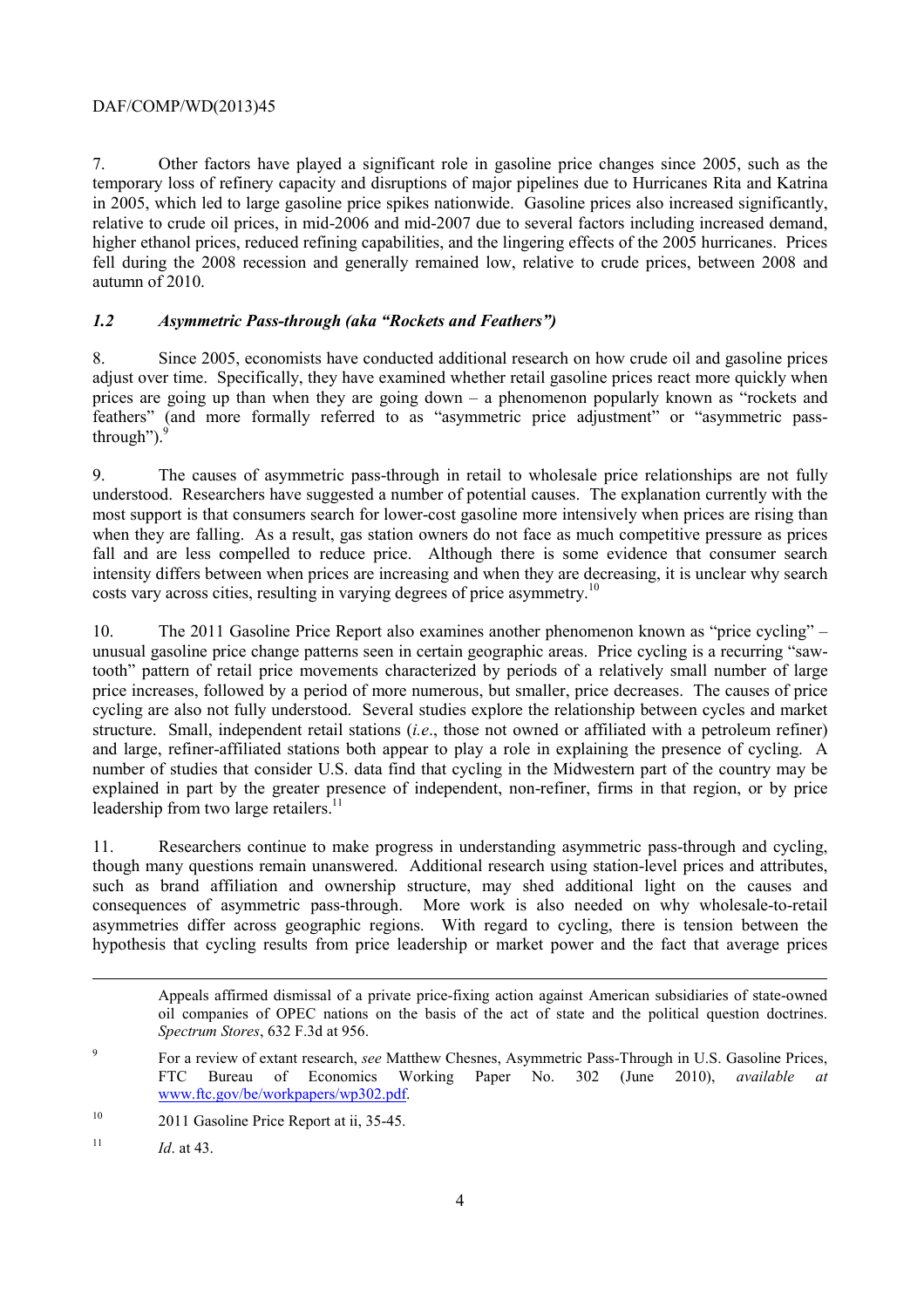appear equal in cycling and non-cycling cities (or even lower in cycling cities). Some research has shown that asymmetric pass-through is greater in the parts of the country where price cycles exist, suggesting that more attention should be devoted to the interaction between asymmetric pass-through and cycling.<sup>12</sup>

## *1.3 Industry Structure and Merger Retrospectives*

 competitive conditions at the refinery level. The 2011 Gasoline Price Report concluded that after a series 12. The prices of gasoline and other refined petroleum products are also affected by costs and of very large petroleum mergers and joint ventures between 1996 and 2003, refinery concentration in the United States has stabilized, leaving most national, regional, or state markets with low to moderate levels of concentration.<sup>13</sup>

 Sunoco/El Paso and Valero/Premcor transactions. The study concluded that the transactions were largely 13. In 2004-2005, two separate transactions increased refinery concentration in the greater Philadelphia area: Sunoco's acquisition of El Paso's Eagle Point refinery and Valero's acquisition of Premcor. The FTC declined to intervene in either transaction, and FTC economists retrospectively examined the mergers' possible effects on wholesale and retail gasoline and diesel prices from the competitively neutral. Some unbranded wholesale prices may have increased after the mergers, but this result was not robust across controls and other assumptions.<sup>14</sup> Previous retrospectives of other petroleum mergers reached similar conclusions.<sup>15</sup>

#### **2. Enforcement**

#### *2.1 Merger Enforcement Is Key to Maintaining Competition in U.S. Petroleum Markets*

14. The Commission investigates every substantial petroleum industry merger. Many transactions, particularly smaller ones, raise no competitive concerns and require no enforcement intervention. A caseby-case analysis, following the approach set out in the Agencies' Horizontal Merger Guidelines, is necessary to find the relevant markets in which the merger might lessen competition, to assess the likelihood and significance of possible competitive harm, and to fashion remedies to guard against harm to competition and consumers in those relevant markets. It is important to note that mergers can be, and often are, efficiency-enhancing and procompetitive. As in other industries, FTC merger enforcement orders often permit the merging firms to achieve the economic benefits of the transaction while curing the potential anticompetitive effects through divestiture to a third party.

 larger, more sophisticated refineries that can process different kinds of crude oil more efficiently. The 15. The FTC has played an important role in the restructuring of the petroleum industry over the past 20 years, during which period certain forces unique to petroleum markets have transformed the industry. Technological, economic, and regulatory developments have increased reliance on a smaller number of development of crude oil spot and futures markets has reduced the risks of acquiring crude oil through market transactions – as opposed to owning crude oil extraction and production assets – and thus has

<sup>12</sup>*Id*. at 44-45.

<sup>&</sup>lt;sup>13</sup> *Id.* at 26.

<sup>14</sup>*See* Louis Silvia and Christopher T. Taylor, *Petroleum Mergers and Competition in the Northeast United States*, 20:1 INT'L J. ECON. OF BUS. 97 (Feb. 2013).

 $15$  Taylor, Nicholas M. Kreisle, and Paul R. Zimmerman, *Vertical Relationships and Competition in Retail*  15 John Simpson and Christopher T. Taylor, *Do Gasoline Mergers Affect Consumer Prices? The Marathon Ashland and Ultramar Diamond Shamrock Transaction*, 51 J.L. & ECON. 135 (2008); Christopher T. *Gasoline Markets: Empirical Evidence from Contract Changes in Southern California: Comment*, 100 AM. ECON. REV. 1269 (2010).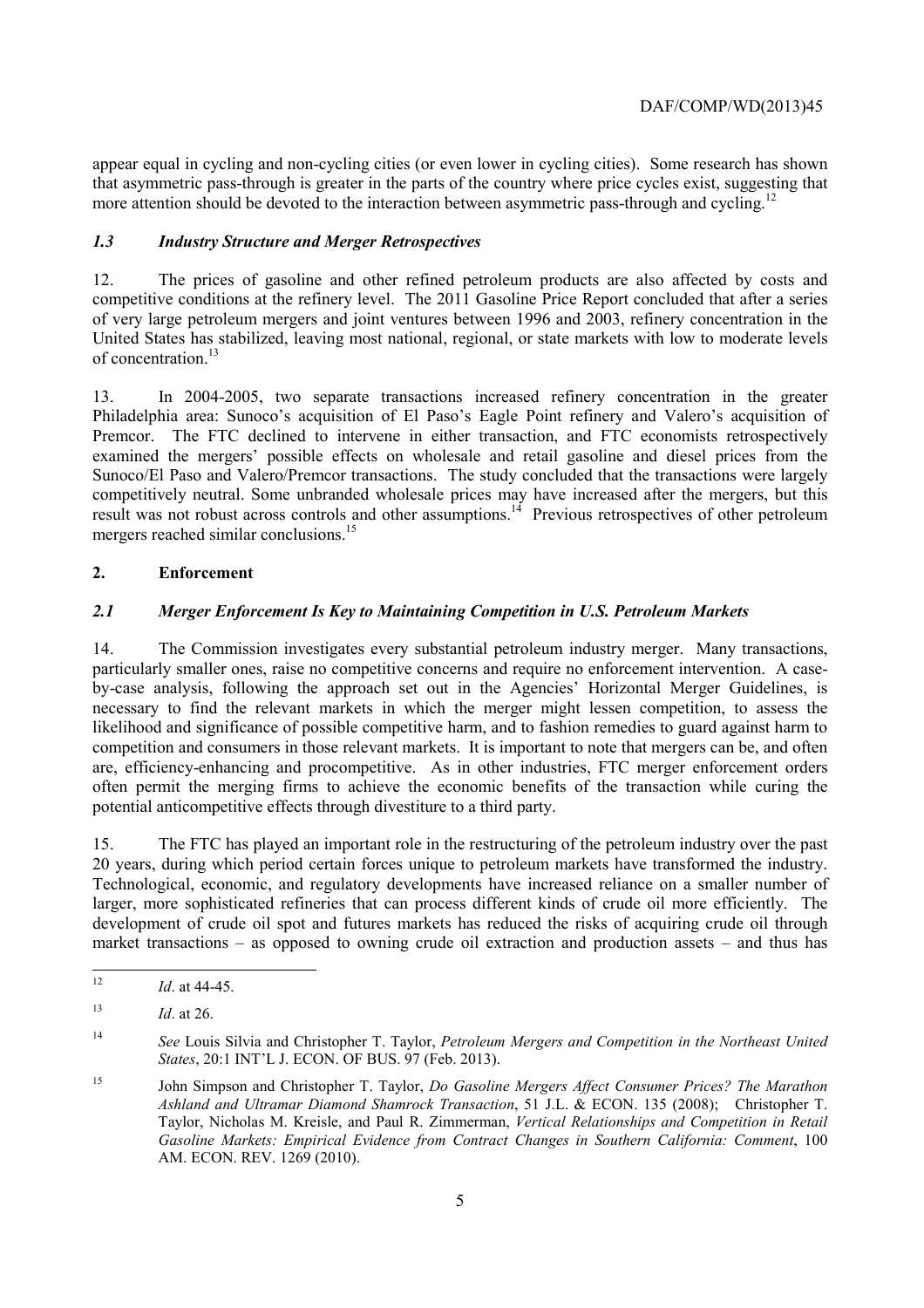# DAF/COMP/WD(2013)45

contributed to a decline in vertical integration between crude oil production and refining among the major oil companies. A number of major integrated firms have restructured to concentrate on one or more segments of the industry, and a number of unintegrated refiners or retailers have entered.<sup>16</sup>

16. Collectively, mergers have raised competitive concerns at all levels of the petroleum industry, but most FTC enforcement actions have targeted downstream activities – refining, refined products pipelines, terminals, and marketing.<sup>17</sup> The competitive concern generally has centered on how the merger would enable the merged firm to engage in unilateral conduct or inter-firm coordination to raise prices in a market for products that it sells to the next level of the industry (*e.g.*, refined products sold to wholesalers, or wholesale products sold to retailers). A key element in assessing the potential for adverse competitive effects is to determine the alternatives available to customers, including whether more distant suppliers are viable options.

17. Since 1981, the FTC has challenged 23 proposed petroleum mergers based on concerns that the combination would have resulted in a significant reduction in competition and harmed consumers in one or more downstream petroleum markets.<sup>18</sup> Although some of the mergers were abandoned or blocked as a result of FTC or court action, in most cases the FTC required the merging companies to divest substantial assets in the markets in which competitive harm was likely to occur in order to preserve competition while still allowing realization of the mergers' efficiencies.

# *2.2 Collusion and Market Monitoring for Early Detection of Pricing Trends*

 involving price-fixing conspiracies in local gasoline and diesel fuel markets, in over a dozen states. These 18. Collusion does occur in petroleum markets. Since 1970, the DOJ has brought 23 criminal cases cases resulted in convictions of 22 individuals and 55 companies. The Division filed its most recent gasoline price-fixing case in 2008.19

 information from the U.S. Department of Energy and other relevant information. FTC staff uses an 19. Much concern about gasoline and diesel pricing focuses on developing a data screen to identify pricing "anomalies" as potential indicators of tacit or overt collusion. In a program unique to petroleum markets, the FTC actively monitors wholesale and retail prices of gasoline and diesel fuel in an effort to keep up with pricing trends in the markets. This project tracks retail gasoline and diesel prices in some 360 cities across the U.S. and wholesale prices in 20 major U.S. urban areas. The FTC's Bureau of Economics staff regularly receives and reviews data from a private oil price data collection company, as well as

 $\overline{a}$ <sup>16</sup>*See* Prepared Statement of the Federal Trade Commission on Petroleum Industry Consolidation before the Joint Economic Committee of the United States Congress (May 23, 2007), *available at*  www.ftc.gov/os/testimony/070523PetroleumIndustryConsolidation.pdf.

<sup>&</sup>lt;sup>17</sup> In the 2000 merger of BP and ARCO, the FTC obtained divestitures to preserve competition involving a number of crude oil markets in Alaska and Oklahoma. FTC Press Release, FTC Clears Merger of BP Amoco and Atlantic Richfield Company, *available at* www.ftc.gov/opa/2000/04/bpamoco1.shtm.

<sup>18</sup> For FTC enforcement actions since 1996, *see* the Competition Enforcement Database, *available at*  www.ftc.gov/bc/caselist/industry/cases/energy/EnergyPetroleum.pdf. For prior actions, *see* FTC Merger Enforcement Action in the Petroleum Industry Since 1981, *available at*  www.ftc.gov/ftc/oilgas/charts/merger\_enforce\_actions.pdf. Four additional transactions were abandoned, due in part to antitrust concerns.

<sup>19</sup>*See* Press Release, U.S. Dep't of Justice, Convenience Store Company and Individual Charged with Retail Gasoline Price Fixing in Oklahoma (Sept. 19, 2008), *available at*  www.justice.gov/atr/public/press\_releases/2008/237430.htm; Press Release, U.S. Dep't of Justice, Tennessee Oil Company and its President Charged with Gasoline Price Fixing (July 21, 1993), *available at*  www.justice.gov/atr/public/press\_releases/1993/211645.htm.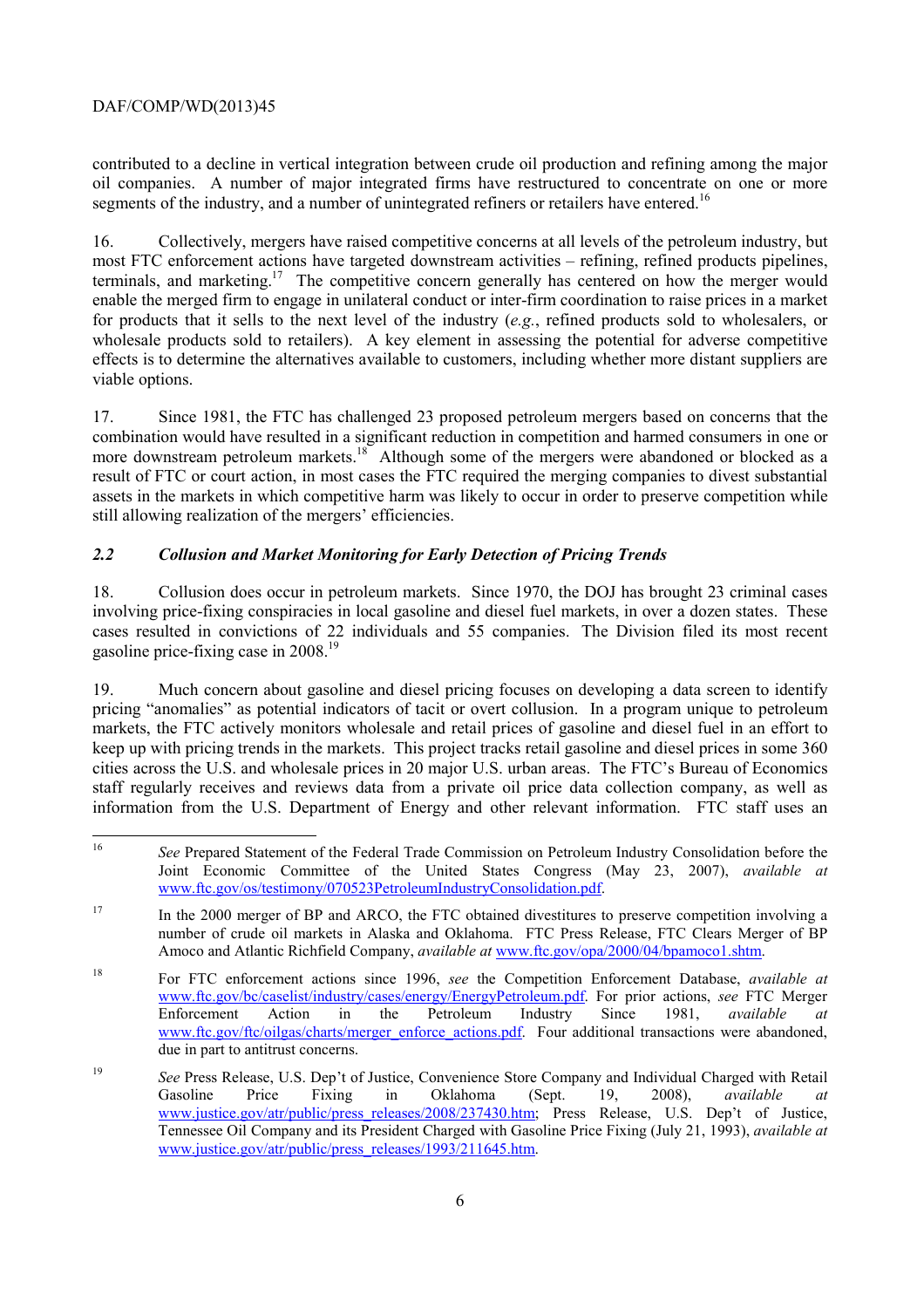econometric model to determine whether current retail and wholesale prices each week are anomalous compared to historical data.

20. The Monitoring Project alerts FTC staff to unusual changes in gasoline and diesel prices so that further inquiry can be undertaken expeditiously. It is important to understand that these price changes do not indicate the existence of anticompetitive conduct. Instead, they suggest only that something has changed. Most frequently, they occur because of changes in market forces, such as a temporary supply disruption caused by unplanned refinery outages. When unusual price changes do not appear to result from market-driven causes, staff consults with the Energy Information Administration of the Department of Energy. FTC staff also contacts the offices of the appropriate state Attorneys General to discuss the anomaly and appropriate potential actions, including opening an investigation.

 activities in the energy markets. These interagency communications are helpful to the member agencies as 21. The Agencies belong to a multi-agency Oil and Gas Price Fraud Working Group that the Attorney General established pursuant to President Obama's request in the spring of 2011. Members of the Working Group meet in person or communicate through other means to share information about their they individually formulate and pursue law enforcement and other programs involving petroleum and other energy products.

# *2.3 Policing Anticompetitive Conduct in Petroleum Markets*

regulatory standard-setting procedures relating to low-emissions reformulated gasoline  $(RFG)$ .<sup>20</sup> The 22. The FTC also investigates potentially anticompetitive exclusionary conduct in petroleum markets. For example, in March 2003, the FTC issued an administrative complaint alleging that Union Oil Company of California (Unocal) illegally subverted the California Air Resources Board's (CARB) complaint alleged that Unocal misrepresented to both CARB and industry participants that some of its emissions research was non-proprietary and in the public domain, at the same time it was pursuing a patent that would allow it to charge royalties if CARB used its emissions information. The complaint further alleged that Unocal's conduct allowed it to acquire monopoly power over the technology used to produce and supply California "summer-time" RFG, a low-emissions fuel mandated for sale in the state from March through October, potentially costing California consumers five cents per gallon more in gasoline prices. In 2005, the Commission resolved the matter through an order requiring the respondents to stop enforcing the RFG patents that lay at the heart of the litigation and to release all relevant patents to the public. That outcome saved consumers \$500 million a year, according to Commission estimates.<sup>21</sup>

# **3. Competition Advocacy**

 $\overline{a}$ 

23. Advocating for competition is an important part of the Agencies' missions. This advocacy takes a number of forms, including providing testimony or comments on proposed federal and state legislation and regulations, advising Executive Branch components on competition issues, and advocating for competition principles in public fora. The FTC also responds to requests from policymakers to address the impact of proposals to more closely regulate petroleum markets. For example, the FTC staff has provided

<sup>20</sup> In the Matter of Union Oil Co. of California, FTC Docket No. 9305, *available at*  www.ftc.gov/os/adjpro/d9305/index.shtm

 $21$ 21 Statement of the Commission (June 10, 2005), In the Matter of Union Oil Company of California, Dkt. No. 9305, available at www.ftc.gov/os/adjpro/d9305/050610statement9305.pdf. *See also* Prepared remarks of Chairman Deborah Platt Majoras, FTC Conference on Energy Markets in the 21st Century (April 10, 2007), *available at* www.ftc.gov/speeches/majoras/070410energycoferenceremarks.pdf